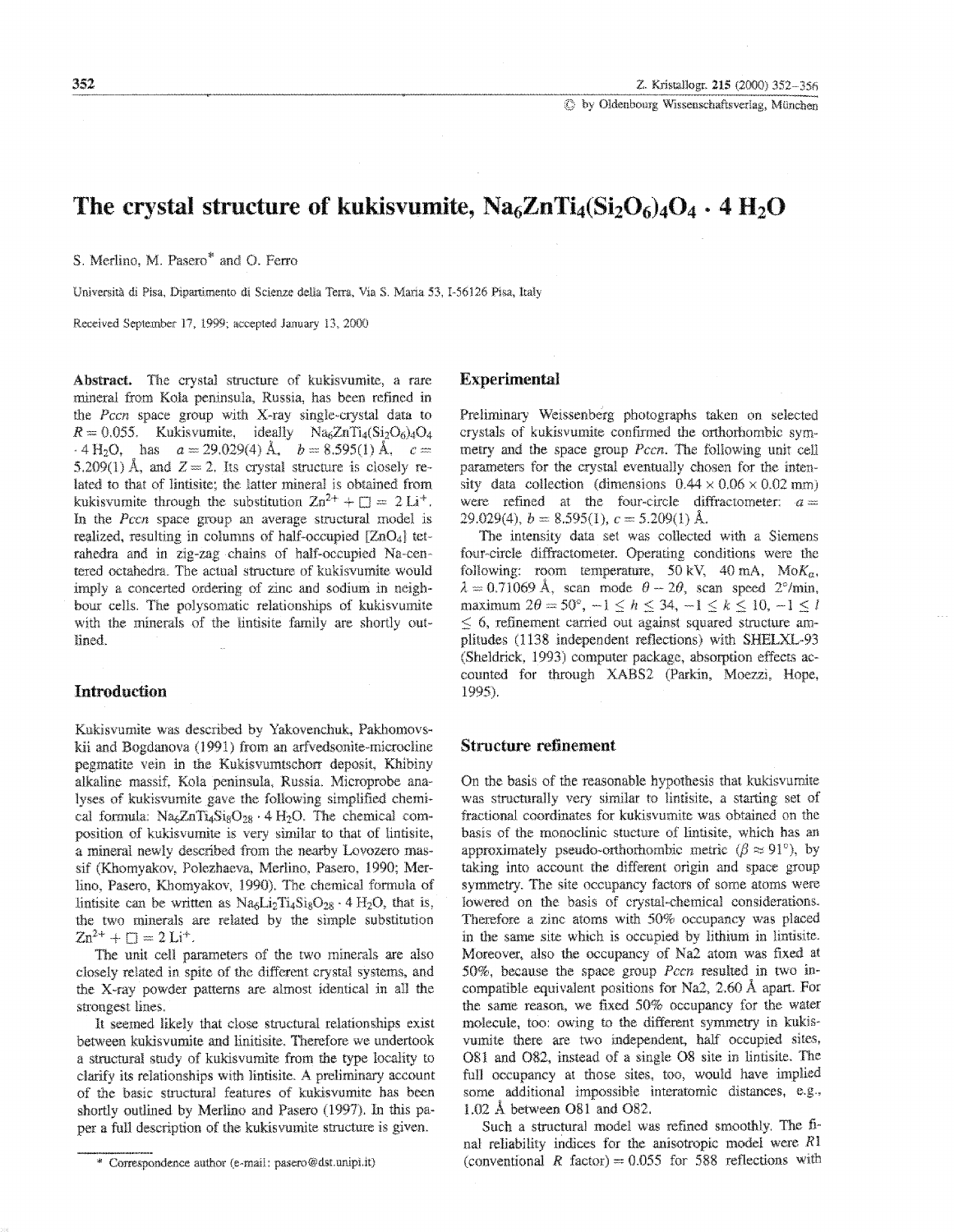$F_o > 4\sigma(F_o)$  and 0.146 for all 1138 reflections, wR2 (weighted R factor on  $F^2$ ) = 0.148; weighting scheme =  $1/[\sigma^2(F_0^2) + (0.0531P)^2 + 0.00P]$ , where  $P =$  $[\text{Max}(F_0^2, 0) + 2F_c^2]/3.$ 

The maximum and minimum electron density maxima in the final difference Fourier synthesis were  $+0.67$  and  $-0.64 \text{ e}/\text{\AA}^3$ , with all major positive electron density maxima in the surroundings of O81 and O82. Owing to the disordered nature of kukisvumite the hydrogen atoms were included in the refinement in calculated positions, and the relevant O-H and H...O distances were constrained to reasonable values during the refinement.

The final fractional coordinates and displacement parameters for kukisvumite are listed in Table 1. Selected bond distances are given in Table 2, and are compared with the corresponding distances in lintisite. The valence bond balance is reported in Table 3.

Table 1a. Final fractional coordinates and  $U_{eq}$  displacement parameters for kukisvumite; e.s.d.'s are given in parentheses and refer to the last digit.

| Atom            | x           | у         | ż         | $U_{\infty}$ |
|-----------------|-------------|-----------|-----------|--------------|
| Tī              | 0.5830(1)   | 0.8450(4) | 0.1322(7) | 0.0055(8)    |
| SH              | 0.4863(2)   | 0.8418(7) | 0.7887(9) | 0,005(1)     |
| Si2             | 0.6557(2)   | 0.1484(6) | 0.0514(9) | 0.007(1)     |
| Zn"             | $^{3}/_{4}$ | '/≤       | 0.791(2)  | 0.024(2)     |
| Nai             | 0.5840(3)   | 0.0615(8) | 0.623(2)  | 0.015(2)     |
| Na2°            | 0.7500(7)   | 0.591(2)  | 0.786(3)  | 0.031(4)     |
| ОI              | 0.4652(4)   | 0.763(1)  | 0.050(3)  | 0.009(3)     |
| Ω2              | 0.4641(4)   | 0.011(1)  | 0.754(3)  | 0.007(3)     |
| O3              | 0.6223(4)   | 0.000(1)  | 0.006(2)  | 0.009(3)     |
| 04              | 0.7917(4)   | 1.108(1)  | 0.539(3)  | 0.022(4)     |
| O5              | 0.8879(4)   | 0.820(1)  | 0.939(3)  | 0.006(3)     |
| O6              | 0.6398(4)   | 0.274(1)  | 0.825(2)  | 0.011(3)     |
| 07              | 0.5420(4)   | 0.833(1)  | 0.793(2)  | 0.007(3)     |
| O81°            | 0.7922(8)   | 0.851(4)  | 0.934(5)  | 0.016(6)     |
| O82"            | 0.7965(9)   | 0.849(4)  | 1.128(6)  | 0.025(7)     |
| H1 <sup>d</sup> | 0.792       | 0.93      | 0.80      | 0.05         |
| 142°            | 0.825       | 0.81      | 0.94      | 0.05         |
| 1130            | 0.797       | 0.95      | 1.24      | 0.05         |
| 144ª            | 0.828       | 0.85      | 1.04      | 0.05         |

a: s.o.f. 0.5 (see text for explanation).

Table 1b. Anisotropic displacement parameters for kukisvumite.



Fig. 1. The crystal structure of kukisvumite, as seen along [001]. The unit cell is outlined. The coordination of Na2 is sketched only twice, to avoid confusion with the atom labels, which are in keeping with the fractional coordinates of Table 1.

#### Description of the structure

The structure of kukisvumite (depicted in Fig. 1) is closely related to that of lintisite (Merlino, et al., 1990). All coordination polyhedra are similar in the two structures (cf. Table 2). The titanium is octahedrally coordinated by six oxygen atoms, the octahedra giving rise to zig-zag chains through sharing of edges. The titanium atoms occupy eccentric positions within the coordination polyhedra. The two independent silicon atoms occur within tetrahedra arranged in pyroxene-like chains, having  $O - O - O$  angles of 171° (Si1 chains) and 162° (Si2 chains). Zinc is in tetrahedral coordination as well. Unlike lithium in lintisite, in

| Atom           | $U_{11}$  | Uza       | $U_{33}$  | $U_{23}$     | $U_{13}$     | $U_{12}$     |
|----------------|-----------|-----------|-----------|--------------|--------------|--------------|
| Tì             | 0.008(2)  | 0.005(2)  | 0.004(2)  | 0.001(2)     | 0.000(1)     | 0.001(2)     |
| Si1            | 0.004(3)  | 0.005(2)  | 0.006(2)  | $-0.001(3)$  | 0.000(2)     | 0.002(3)     |
| Si2            | 0.006(2)  | 0.007(2)  | 0.008(2)  | 0.000(3)     | $-0.001(2)$  | 0.001(3)     |
| Zn             | 0.024(4)  | 0.025(4)  | 0.022(4)  | 0            | 0            | 0.001(4)     |
| Nai            | 0.020(4)  | 0.012(4)  | 0.013(4)  | $-0.001(4)$  | $-0.001(4)$  | $-0.001(4)$  |
| Na2            | 0.030(10) | 0.042(11) | 0.022(9)  | $-0.001(9)$  | 0.007(9)     | $-0.009(11)$ |
| ΩI             | 0.004(6)  | 0.011(6)  | 0.010(6)  | 0.003(7)     | $-0.003(6)$  | $-0.003(7)$  |
| Ö2             | 0.008(7)  | 0.003(6)  | 0.012(7)  | $-0.003(7)$  | $-0.005(7)$  | 0.002(6)     |
| O <sub>3</sub> | 0.006(6)  | 0.013(7)  | 0.009(8)  | 0.001(6)     | 0.005(6)     | 0.001(5)     |
| $\bullet$      | 0.007(7)  | 0.009(7)  | 0.050(10) | $-0.001(7)$  | 0.002(8)     | 0.006(6)     |
| O5             | 0.004(7)  | 0.007(7)  | 0.006(6)  | 0.001(6)     | 0.000(5)     | $-0.002(5)$  |
| 06             | 0.010(7)  | 0.009(7)  | 0.014(8)  | 0.009(6)     | 0.001(6)     | 0.002(6)     |
| -07            | 0.006(6)  | 0.006(7)  | 0.008(6)  | $-0.001(7)$  | 0.002(5)     | $-0.005(6)$  |
| O81            | 0.004(14) | 0.023(16) | 0.021(16) | 0.008(21)    | 0.003(12)    | $-0.007(16)$ |
| <b>O82</b>     | 0.009(14) | 0.039(18) | 0.027(18) | $-0.017(24)$ | $-0.005(15)$ | 0.003(18)    |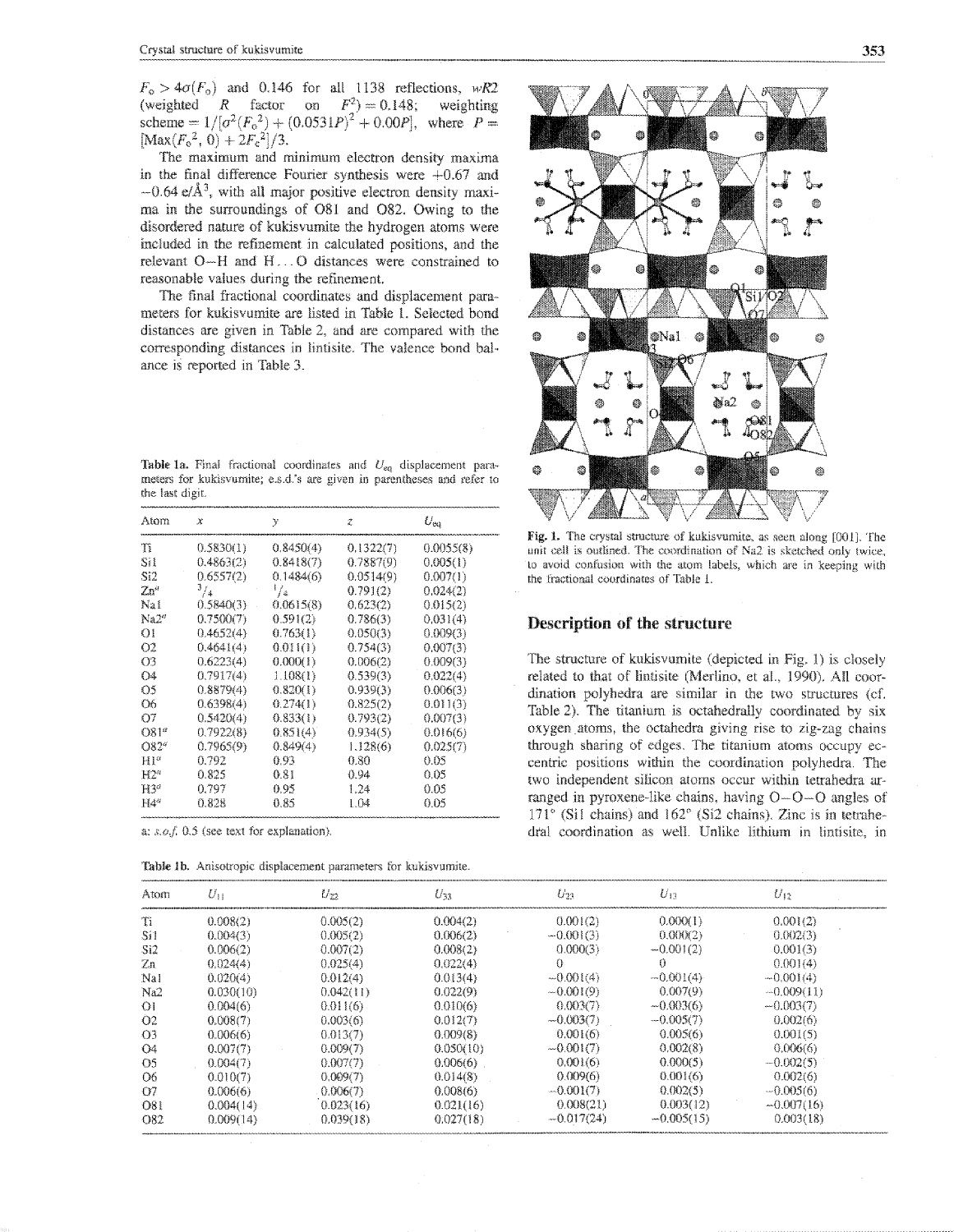Table 2a. Bond lengths  $(A)$  in kukisvumite. The corresponding distances in lintisite (Merlino, et al., 1990) are reported for the sake of comparison.

Table 2b. Distances  $(\hat{A})$  and angles  $(°)$  involving water molecules in kukisvumite.

|                         | kukisvumite | lintisite       |
|-------------------------|-------------|-----------------|
| Ii polyhedron           |             |                 |
| Œ.                      | 1.82(1)     | 1.807(3)        |
| Э3а                     |             |                 |
|                         | 1.87(1)     | 1.874(3)        |
| 356                     | 1.93(1)     | 1.923(3)        |
| D2c                     | 1.94(1)     | 1.956(3)        |
| 07b                     | $2.1\{(1)$  | 2.116(3)        |
| I7d                     | 2.13(1)     | 2.141(3)        |
| (Ti--O                  | 1.968       | 1.969           |
| Sil polyhedron          |             |                 |
| $_{2c}$                 | 1.60(1)     | 1.597(3)        |
| 97d                     | 1.62(1)     | 1.628(3)        |
| Эi                      | 1.64(1)     | 1.638(3)        |
| 01b                     |             |                 |
|                         | 1.65(1)     | 1.648(3)        |
| $(Si1-O)$               | 1.628       | 1.628           |
| Si2 polyhedron          |             |                 |
| Э4а                     | 1.56(1)     | 1.586(3)        |
| 03a                     | 1.62(1)     | 1.629(3)        |
| <b>D6b</b>              | 1.64(1)     | 1.653(3)        |
| Жē                      | 1.66(1)     | 1.663(3)        |
| $(Si2 - O)$             | 1.622       | 1.633           |
|                         |             |                 |
| Zn polyhedron           |             | (Li-polyhedron) |
| J4f                     | 2.15(1)     | 2.013(7)        |
| J48                     | 2.15(1)     | 2.013(7)        |
| J4g                     | 2.16(1)     | 2.014(6)        |
| J4b                     | 2.16(1)     | 2.014(6)        |
| $\langle Zn-O \rangle$  | 2.154       | 2.014           |
|                         |             |                 |
| Nal polyhedron<br>ЭЗa   | 2.34(1)     | 2.355(4)        |
|                         |             |                 |
| Olh                     | 2.42(1)     | 2.419(3)        |
| 05d                     | 2.43(1)     | 2.448(3)        |
| D7d                     | 2.47(1)     | 2.464(3)        |
| 02)                     | 2.49(1)     | 2.500(4)        |
| D6ì                     | 2,65(1)     | 2.589(3)        |
| Же                      | 2.66(1)     | 2.649(3)        |
| Эlk                     | 2.69(1)     | 2.687(3)        |
| $\langle Na1-O \rangle$ | 2.519       | 2.514           |
|                         |             |                 |
| Na2 polyhedron          |             |                 |
| D811                    | 2.26(3)     | 2.328(4)        |
| 082m                    | 2.29(4)     | 2.328(4)        |
| JЧg                     | 2.46(2)     | 2.513(3)        |
| 34a                     | 2.48(2)     | 2.513(3)        |
| 08 i n                  | 2,66(4)     | 2.638(4)        |
| 082n                    | 2.72(4)     | 2,638(4)        |
| (Na2--O)                | 2.481       | 2.493           |
|                         |             |                 |

which columns of edge-sharing  $[LiO<sub>4</sub>]$  tetrahedra occur, in the case of kukisvumite every second tetrahedral site is empty. This is related to the electrostatic valence balance,  $Zn^{2+}$  having a doubled charge with respect to  $Li^{+}$ , and is accomplished, as stated above, by setting 50% occupancy at the zinc site, in close agreement with the chemical composition of kukisvumite. Of the two sodium atoms, Na1 is eight-fold coordinated by eight oxygens, Na2 is octahedrally coordinated by two oxygen atoms and four water molecules  $[NaO<sub>2</sub>(H<sub>2</sub>O)<sub>4</sub>]$ , giving rise to zigzag chains. In this latter case, too, the occupancy of sodium (Na2) and water molecules (O81 and O82) is halved.

Therefore the only major difference is the presence, in kukisvumite, of a zinc and sodium slab, instead of a lithium and sodium slab as in lintisite. These two structural units are compared in Fig. 2.

|                         | $O-H$<br>distance. | $O \ldots O$<br>distance | $O - H - O$<br>angle |  |
|-------------------------|--------------------|--------------------------|----------------------|--|
| O81 water molecule      |                    |                          |                      |  |
| $O(81 - H1 \dots 04)$   | 1.00               | 3.02(3)                  | 178                  |  |
| $OR1 - H2 \dots OS$     | 1.00               | 2.79(3)                  | 142                  |  |
| $H1 - O81 - H2$ angle   |                    |                          | 104                  |  |
| O82 water molecule      |                    |                          |                      |  |
| $O82 - H3$ $O4^{\circ}$ | 1.04               | 3.10(3)                  | 178                  |  |
| $OS2 - H4 OS$           | 1.01               | 2.84(3)                  | 158                  |  |
| $H3 - O82 - H4$ angle   |                    |                          | 105                  |  |

Symmetry codes for equivalent positions: a: x, y + 1, z; b: x, -y + Symmetry codes for equivalent positions: a.  $x, y + 1, z, 0, x, -y +$ <br>  $\frac{3}{2}, z - \frac{1}{2}; c: -x + 1, -y + 1, -z + 1; d: x, y, z - 1; e: x, y + 1, z - 1; f: -x + \frac{3}{2}, -y + \frac{3}{2}, z; g: -x + \frac{3}{2}, y + 1, z - \frac{1}{2}; h: -x + 1, y + \frac{1}{2}, -z - \frac{1}{2}; i: -x + 1, -y + 1, -z;$ 

The half-occupancy of some atoms (Zn, Na2, O81, O82) in the structure of kukisvumite means that the real symmetry of the mineral is lower than Pccn, and that the average structure only can be assessed in this space group. in which two different, although geometrically equivalent, configurations are in superposition. In the actual structure either of these two configurations occurs at every single unit cell. As an hypothesis, the possible ordering of the two configurations should give rise to the doubling of the b cell parameter. However, careful inspection of long-exposed Weissenberg photographs, and of a number of selected area electron diffraction patterns, did not provide evidences of long-range ordering in kukisvumite. Therefore the disordered model better describes the real structure of the mineral.

It is worth noting that, unlike the other cations, the average  $\langle Zn-O \rangle$  distance is significantly longer than ex-

Table 3. Bond valence balance given in conventional valence units (v.u.) and computed according to Brese & O'Keeffe (1992). The contribution of hydrogen bonds has been computed following Ferraris & Ivaldi (1988). Left and right superscripts indicate the number of equivalent bonds for each cation and each anion, respectively.

|            | Ti           | Sil          | Si2          | Za                        | Nat             | Na2                          | H-bonds $\Sigma_{\rm s}v$    |      |
|------------|--------------|--------------|--------------|---------------------------|-----------------|------------------------------|------------------------------|------|
| 01         |              | 0.95<br>0.93 |              |                           | $-0.19$<br>0.09 |                              |                              | 2.16 |
| O2         | 0.72         | 1.07         |              |                           | 0.15            |                              |                              | 1.94 |
| O3         | 0.85         |              | 1.01         |                           | 0.23            |                              |                              | 2.09 |
| O4         |              |              | 1.18         | $20.30^{0.5}$<br>20.298.5 |                 | $0.17^{0.5}$<br>$0.16^{0.5}$ | $0.13^{0.5}$<br>$0.11^{0.5}$ | 1.76 |
| O5         | 0.99<br>0.73 |              |              |                           | 0.18            |                              | $0.19^{0.5}$<br>$0.17^{0.5}$ | 2.08 |
| О6         |              |              | 0.95<br>0.90 |                           | 0.10<br>0.10    |                              |                              | 2.05 |
| Ο7         | 0.45<br>0.42 | 1.02         |              |                           | 0.16            |                              |                              | 2.05 |
| 081        |              |              |              |                           |                 | 0.28<br>0.10                 | $-0.13$<br>$-0.19$           | 0.06 |
| 082        |              |              |              |                           |                 | 0.26                         | $-0.11$                      | 0.06 |
| $\Sigma$ r | 4.16         | 3.97         | 4.04         | 1.18                      | 1.20            | 0.08<br>1.05                 | $-0.17$                      |      |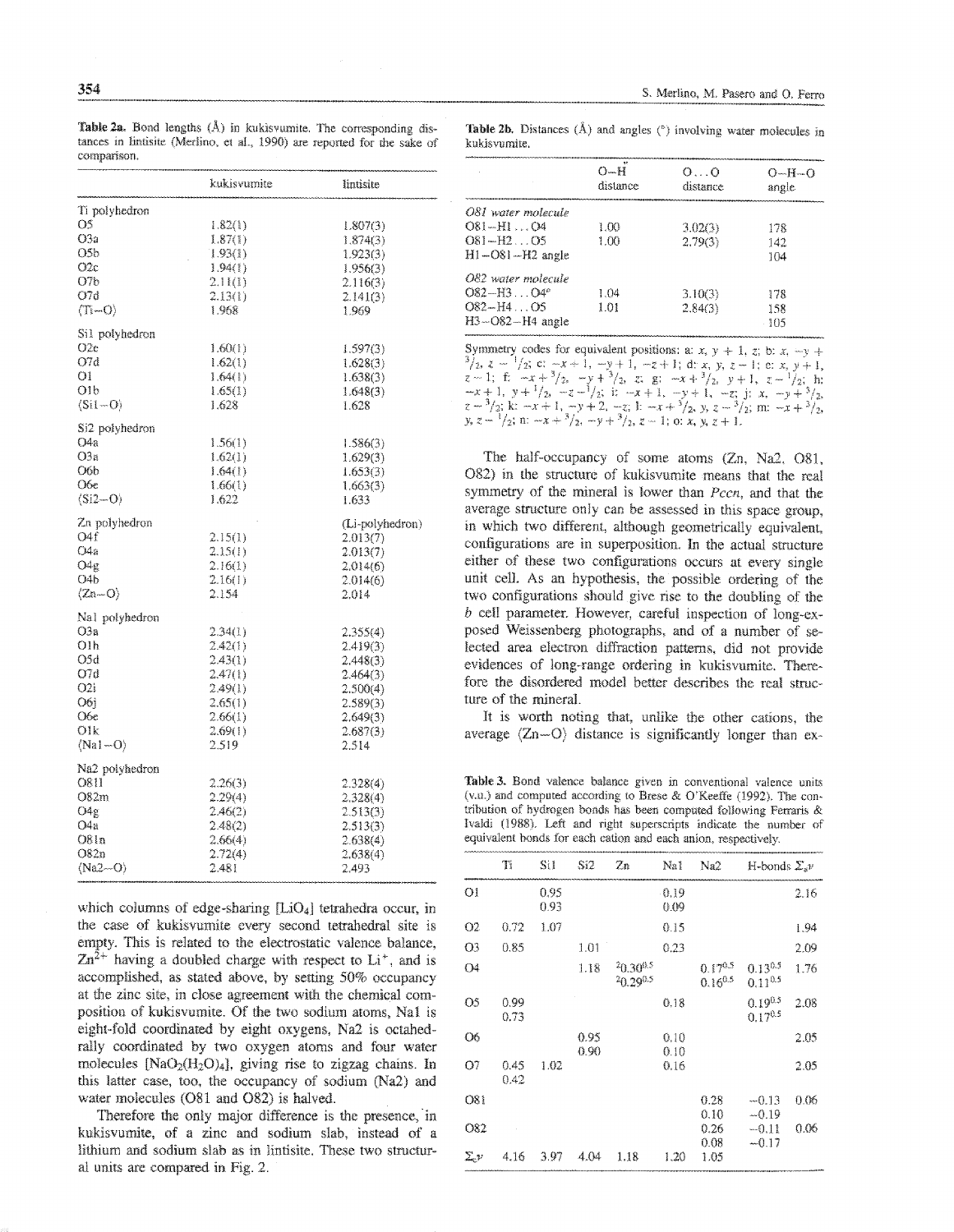

Fig. 2. Possible ordering mechanism within the zinc-sodium slab in kukisvumite, which would result in the doubling of the  $b$  axis (a), and the lithium-sodium slab in lintisite  $(b)$ , [100] projections. See text for explanation.

pected for tetrahedrally coordinated  $\text{Zn}^{2+}$ . The distance computed according to the ionic radii by Shannon (1976) should be 1.96 Å, whereas it is actually 2.15 Å in kukisvumite, resulting in a low bond valence sum for  $Zn$  (1.18) instead of 2 v.u.; cf. Table 3). The explanation of this behaviour lies in the partial occupancy at the Zn site: the average structure of kukisvumite consists of columns of 50% occupied  $[ZnO<sub>4</sub>]$  tetrahedra, whereas in the actual structure there is alternation along [001] of completely filled and empty tetrahedra. The former should therefore be smaller, and the latter larger. This behaviour implies that the oxygen  $(O4)$  moves from the empty site towards the Zn-filled site, and accounts for the high displacement parameters of O4, as well as of O81 and O82, which correspond to water molecules,

#### Polysomatic description of kukisvumite

Merlino and Pasero (1997) discussed the lintisite polysomatic family starting from three basic structural modules, denoted as *L* [Na<sub>4</sub>Ti<sub>4</sub>(Si<sub>2</sub>O<sub>6</sub>)<sub>2</sub>O<sub>6</sub>], *S* [Na<sub>2</sub>Li<sub>2</sub>Si<sub>4</sub>O<sub>10</sub> · 4 H<sub>2</sub>O], and Z  $[(Na,K)Si<sub>3</sub>AlO<sub>8</sub> \cdot 2 H<sub>2</sub>O]:$  by stacking such modules singularly, or in regularly alternating pairs, six different polysomes were described, corresponding to the structures of the minerals lorenzenite  $[L:Na_4Ti_4(Si_2O_6)_2O_6;$  Sund-



Fig. 3. The three polysomatic models introduced by Merlino and Pasero (1997), and the ideal chemical formulae of the resulting polsomes.

berg, Lehtinen, Kivekäs, 1987], silinaite [S: Na2Li2  $-Si<sub>4</sub>O<sub>10</sub> \cdot 4 H<sub>2</sub>O$ ; Grice, 1991], lintisite [LS: Na<sub>6</sub>Li<sub>2</sub>]  $\cdot$  TL(Si<sub>2</sub>O<sub>4</sub>)<sub>4</sub>O<sub>4</sub> · 4 H<sub>2</sub>O<sub>2</sub> · Merlino, et al., 1990L, vino. gradovite *[LZ:* Na<sub>4</sub>(Na,K)T<sub>14</sub>(Si<sub>2</sub>O<sub>6</sub>)<sub>2</sub>(Si<sub>3</sub>AlO<sub>8</sub>)O<sub>6</sub> · 2 H<sub>2</sub>O; Rastsvetaeva, Simonov, Belov, 1968; Rastsvetaeva and Andrianov, 1984; Kalsbeek and Rønsbo, 1992], plus the two hypothetical structures  $Z \left[ (Na,K)Si<sub>3</sub>AlO<sub>8</sub> \cdot 2 H<sub>2</sub>O \right]$  (a zeolite-like structure) and SZ  $[Na:(Na,K)]_{10}Si<sub>40/m</sub>$ </sub>  $\cdot$  (Si<sub>3</sub>AlO<sub>8</sub>)  $\cdot$  6 H<sub>2</sub>C

In this picture kukisvurnite can he described as formed by alternation of the same L modules which occur in lintisite and in lorenzenite and of a modified S module (hereafter K module) with zinc instead of lithiurn (with formula  $\text{Na}_2\text{ZnSi}_4\text{O}_{10} \cdot 4 \text{H}_2\text{O}_1$ 

' Although in kukisvumite the stacking sequence is the same as in the related structure lintisite, a different layer group symmetry for the K module,  $P(n)c2$ , is observed with respect to the layer group symmetry of the S module,  $P(1)2<sub>1</sub>/c1$ . The polysomatic formula of kukisvumite can be written as  $LK$ . Moreover, it is possible to hypothesize two other structures, which should represent variants of the above-mentioned polysomes, namely the Zn analogue of silinaite and the hypothetical structure  $KZ$ .

 $A$ *cknowledgments*. We thank Alexsander P. Khomyakov {Institute of Mineralogy, Geochemistry and Crystal Chemistry of Rare Elements, Moscow) for providing us with a sample of kukisvumite. Financial support by MURST, through a grant to the national project "Relations between structure and properties in minerals: analysis and applications", is highly acknowledged. The paper benefited by careful reviews by Herta Effenberger and by an anonymous referee.